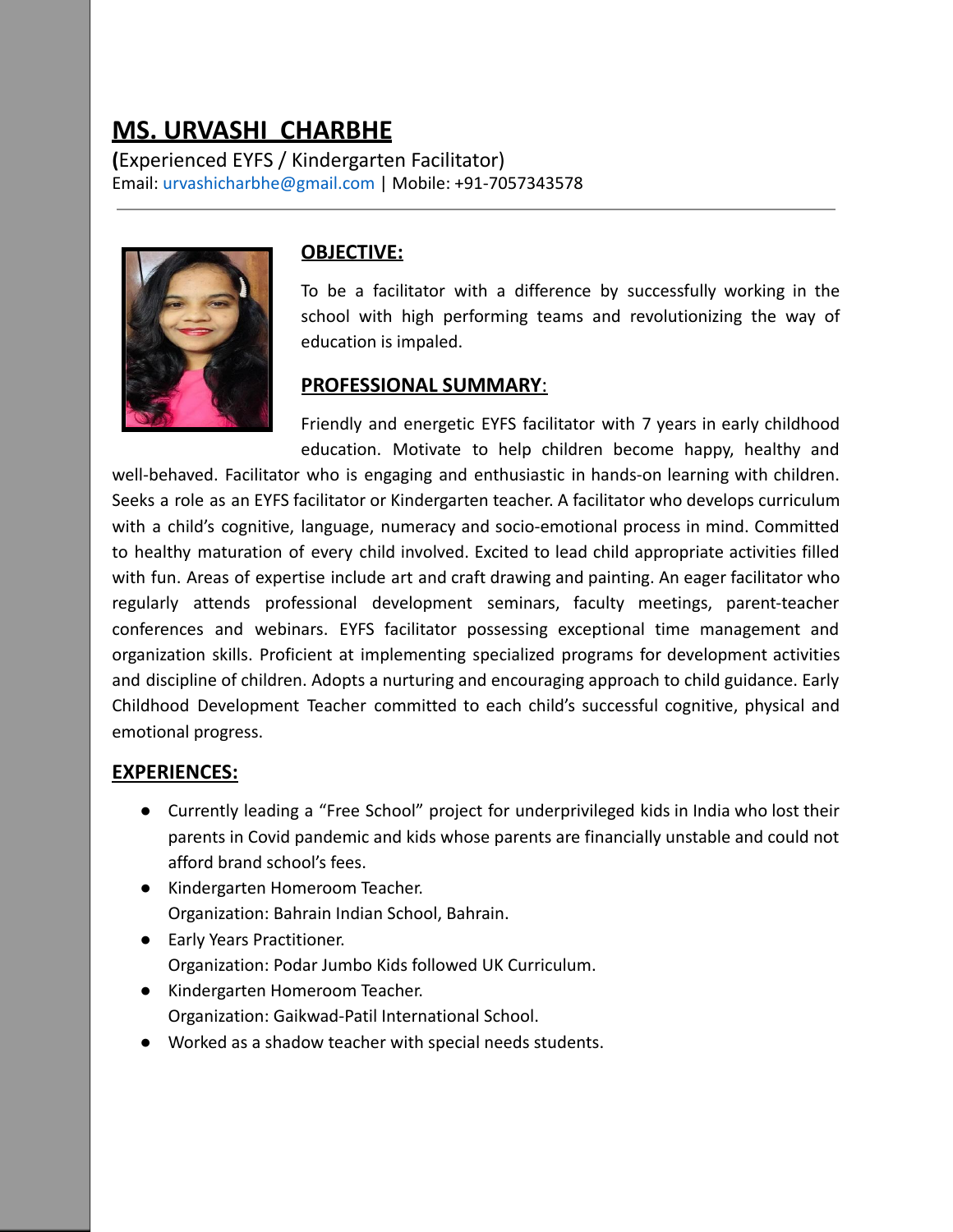#### **EDUCATION QUALIFICATION:**

- High School (+2) from Maharashtra State Board with Physics, Chemistry, Biology, Mathematics and English.
- B.A (Degree) from Rashtrasant Tukdoji Maharaj Nagpur University.

## **PROFESSIONAL QUALIFICATION:**

- Diploma in Education of 2 years. (Regular mode) Subjects: Child Development and Pedagogy, Indian Society and Education, Educational Management, Work Research and Innovation, Science, History and Child Psychology.
- Diploma in Early Childhood Education of 1 year.
- Diploma Certificate in First-Aid.
- **● Pursuing CACHE Level 3 Certificate.**

## **CERTIFICATES:**

- Certification of Jolly Phonics.
- Certification of Elementary and Intermediate Drawing Exams.
- Appreciation Certificate from International Olympiad Examination Department.
- Early Childhood Workshop Certification by ECA.
- Attendance Certificate From Cambridge Assessment English for (Beyond Motivation: Engaging Students)
- Certification in Storytelling.
- Certification of skills and capacity building program for teachers.
- Certification in International Certified Career Coach Program (Foundation Level-1)

## **AWARDS:**

- Secured first position in departmental poster making competition.
- Secured first position in teacher sports championship.

## **TECHNICAL SKILLS:**

● MS Office (Word , Power Point, Excel, Outlook), Microsoft Teams , Zoom